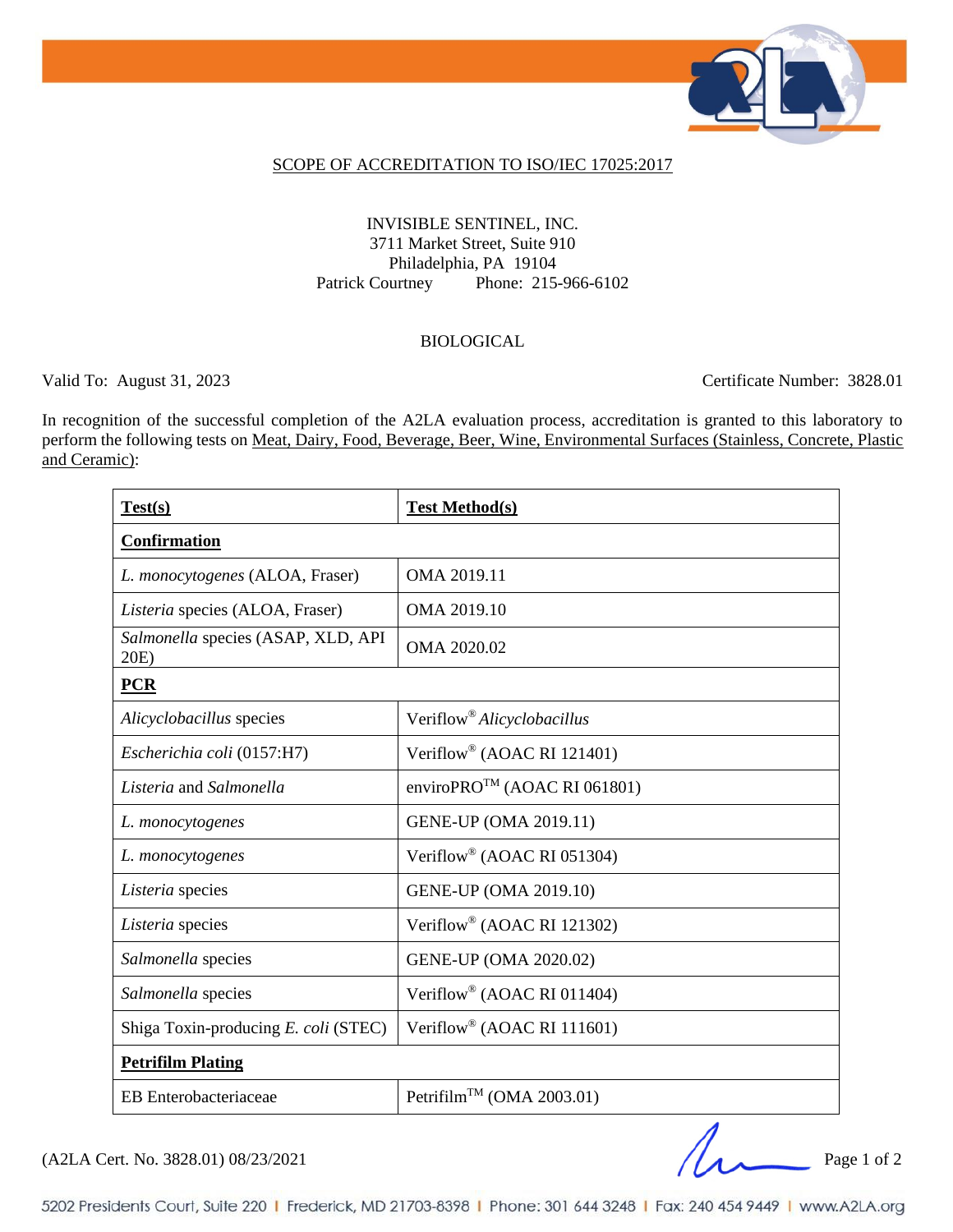| Test(s)                              | <b>Test Method(s)</b>                                   |
|--------------------------------------|---------------------------------------------------------|
| <b>Petrifilm Plating</b> (continued) |                                                         |
| EC E. coli/Coliform Count            | Petrifilm <sup>TM</sup> (OMA 991.14, 998.08)            |
| LAB Lactic Acid Bacteria             | Petrifilm <sup>TM</sup> (AOAC RI 041701)                |
| RAC Rapid Aerobic Count              | Petrifilm <sup>TM</sup> (OMA 2015.13)                   |
| RYM Rapid Yeast and Mold             | Petrifilm <sup>TM</sup> (OMA 2014.05)                   |
| <b>STX Staph Express System</b>      | Petrifilm <sup>TM</sup> (OMA 2003.07, 2003.08, 2003.11) |

 $(A2LA$  Cert. No. 3828.01) 08/23/2021 Page 2 of 2